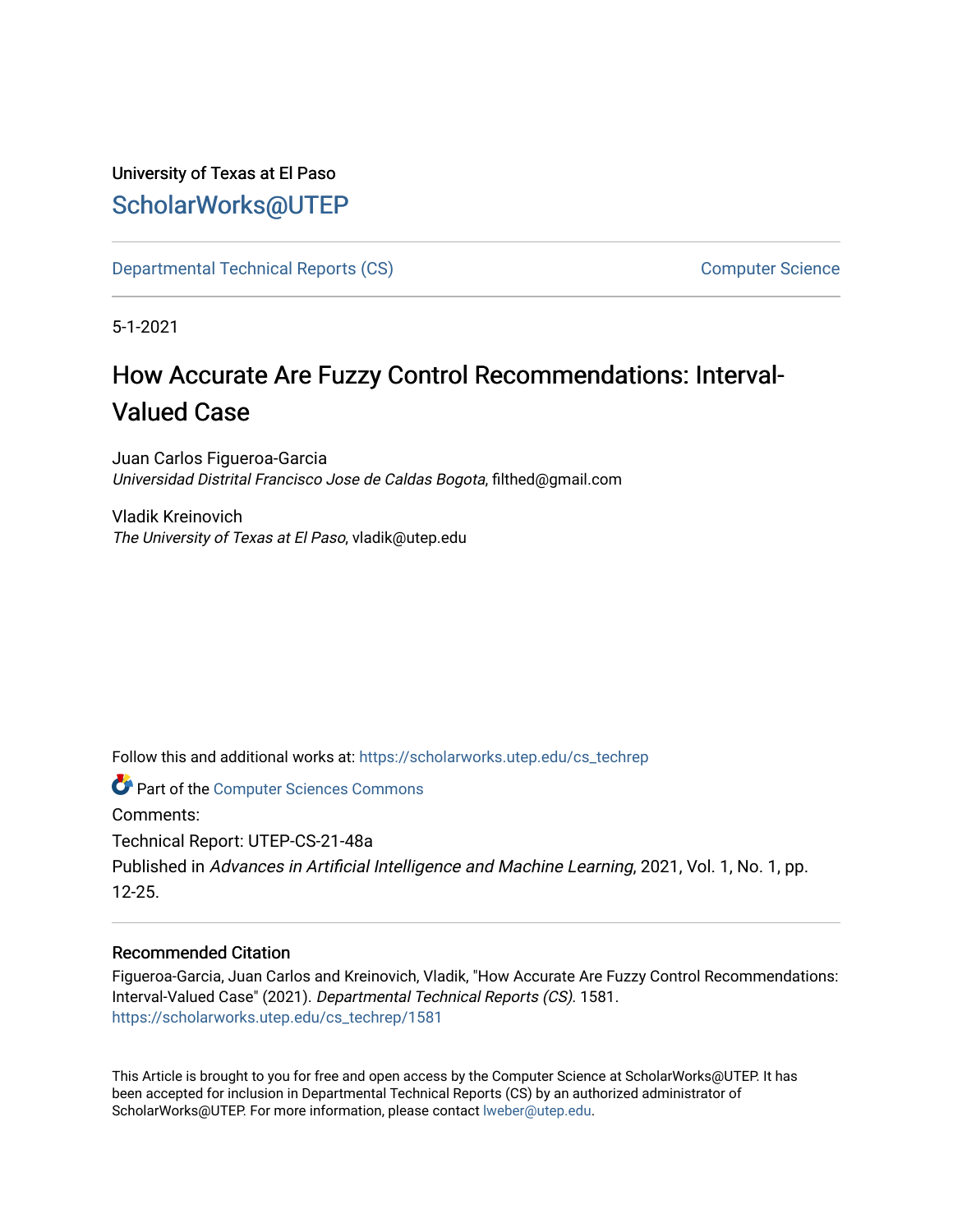

12

# **How Accurate Are Fuzzy Control Recommendations: Interval-Valued Case**

**Juan Carlos Figueroa Garcia<sup>1</sup> and Vladik Kreinovich2\***

<sup>1</sup>Universidad Distrital Francisco Jose de Caldas Bogota, Colombia. <sup>2</sup>Department of Computer Science, University of Texas at El Paso, 500 W. University, El Paso, TX 79968, USA. filthed@gmail.com, vladik@utep.edu **\*Corresponding Author:** Vladik Kreinovich.

**Received:** 09 May 2021 **Accepted:** 25 May 2021 **Published:** 01 June 2021

# **ABSTRACT**

As a result of applying fuzzy rules, we get a fuzzy set describing possible control values. In automatic control systems, we need to defuzzify this fuzzy set, i.e., to transform it to a single control value. One of the most frequently used defuzzification techniques is centroid defuzzification. From the practical viewpoint, an important question is: how accurate is the resulting control recommendation? The more accurately we need to implement the control, the more expensive the resulting controller. The possibility to gauge the accuracy of the fuzzy control recommendation follows from the fact that, from the mathematical viewpoint, centroid defuzzification is equivalent to transforming the fuzzy set into a probability distribution and computing the mean value of the control. In view of this interpretation, a natural measure of the accuracy of a fuzzy control recommendation is the standard deviation of the corresponding random variable.

Computing this standard deviation is straightforward for the traditional [0,1]-based fuzzy logic, in which all experts' degrees of confidence are represented by numbers from the interval [0,1]. In practice, however, an expert usually cannot describe his/her degree of confidence by a single number, a more appropriate way to describe his/her confidence is by allowing to mark an interval of possible degrees. In this paper, we provide an efficient algorithm for estimating the accuracy of fuzzy control recommendations under such interval-valued fuzzy uncertainty.

**Keywords**: Fuzzy control, Interval-valued fuzzy, Accuracy of fuzzy control recommendation.

#### **INTRODUCTION**

## **THE MAIN OBJECTIVE OF THIS PAPER: IN BRIEF**

One of the important measures of uncertainty for a fuzzy set with a membership function  $\mu(x)$  is its variance [1]

$$
V = \frac{\int x^2 \cdot \mu(x) dx}{\int \mu(x) dx} - \left(\frac{\int x \cdot \mu(x) dx}{\int \mu(x) dx}\right)^2
$$
\n(1)

**Citation**: Vladik Kreinovich, et. al. How Accurate Are Fuzzy Control Recommendations: Interval-Valued Case. Advances in Artificial Intelligence and Machine Learning. 2021;1(1):2.

© 2021 Advances in Artificial Intelligence and Machine Learning.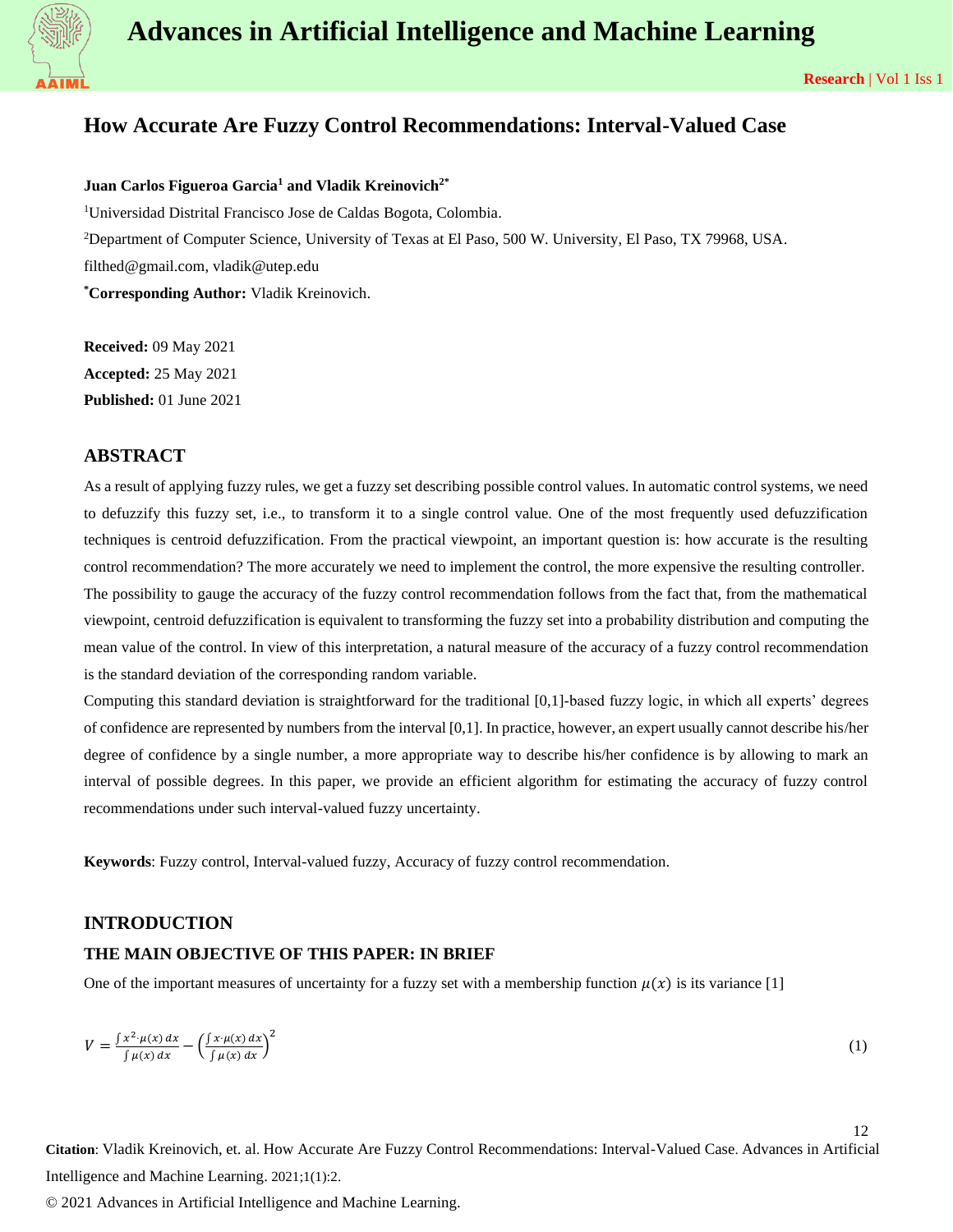In many practical situations, we have interval-valued fuzzy sets, in which case, for each value  $x$ , we only know the interval  $[\mu(x), \overline{\mu}(x)]$  for the corresponding value  $\mu(x)$  of the membership function. So, all membership functions  $\mu(x)$  for which  $\mu(x) \in \left[\mu(x), \overline{\mu}(x)\right]$  for all x are possible.

For different possible membership functions  $\mu(x)$ , in general, the variance is different. The only thing that can compute is the range  $[V, \overline{V}]$  of possible values of the variance. The main objective of this paper is to come up with an efficient algorithm for computing this interval.

#### **BACKGROUND AND IMPORTANCE OF THIS RESEARCH**

Need for fuzzy control: In many practical situations, we do not have a good algorithm for controlling a system, but we have human experts who can control the corresponding class of systems: drivers drive cars, pilots control planes, engineers control operations of a petrochemical plant, etc.

In each application area, some experts are more skilled, some are less skilled. In the ideal world, every car should be driven by the most skilled driver, every patient should be treated by the most skilled medical doctor, etc. In real life, however, there are not that many extra class drivers – and much more cars, a few top medical doctors – and millions of patients.

To take care of all the remaining cars, all the remaining patients, it is desirable to incorporate the knowledge of the top experts in an automated control system. To implement such a system, we need to be able to indicate, for each possible situation – i.e., for each possible combination of variables describing the current situation – the exact value(s) of the control that we need to apply. It would be nice if we could extract this value from the experts, but this is rarely possible. For example, in the US, most people can drive cars, but if you ask a person a specific numerical question about driving strategy, this person will not be able to answer. Let us give an example. You are driving on a one-lane freeway with a speed of 100 km/h, the car in front of you is 20 m ahead, and it suddenly brakes to 95 km/h. What do you do? The correct answer that everyone gives is: we need to brake a little bit. But computers do not understand "a little bit", an automated system needs to know for how many milliseconds you press the brake and with what exactly force – this no one can explain.

In many situations, all we get from experts are numerous rules formulated in terms of words from the natural language like "a little bit". It is therefore necessary to translate this imprecise ("fuzzy") knowledge into a precise control strategy. This need was the main motivation for Lotfi Zadeh to come up with fuzzy techniques in general and fuzzy control in particular [2-7].

**How fuzzy control works: a very brief description:** Based on the original imprecise rules, we estimate, for each possible control value  $x$ , to what degree this value is reasonable in a given situation. The corresponding degree is usually described by a number  $\mu(x)$  from the interval [0,1], so that 1 means that we are maximally sure that this control value is reasonable, 0 means that we are absolutely sure that it is *not* reasonable, and values between 0 and 1 correspond to intermediate degrees of certainty. Because of the above description, the largest possible value of the degree  $\mu(x)$  is always equal to 1.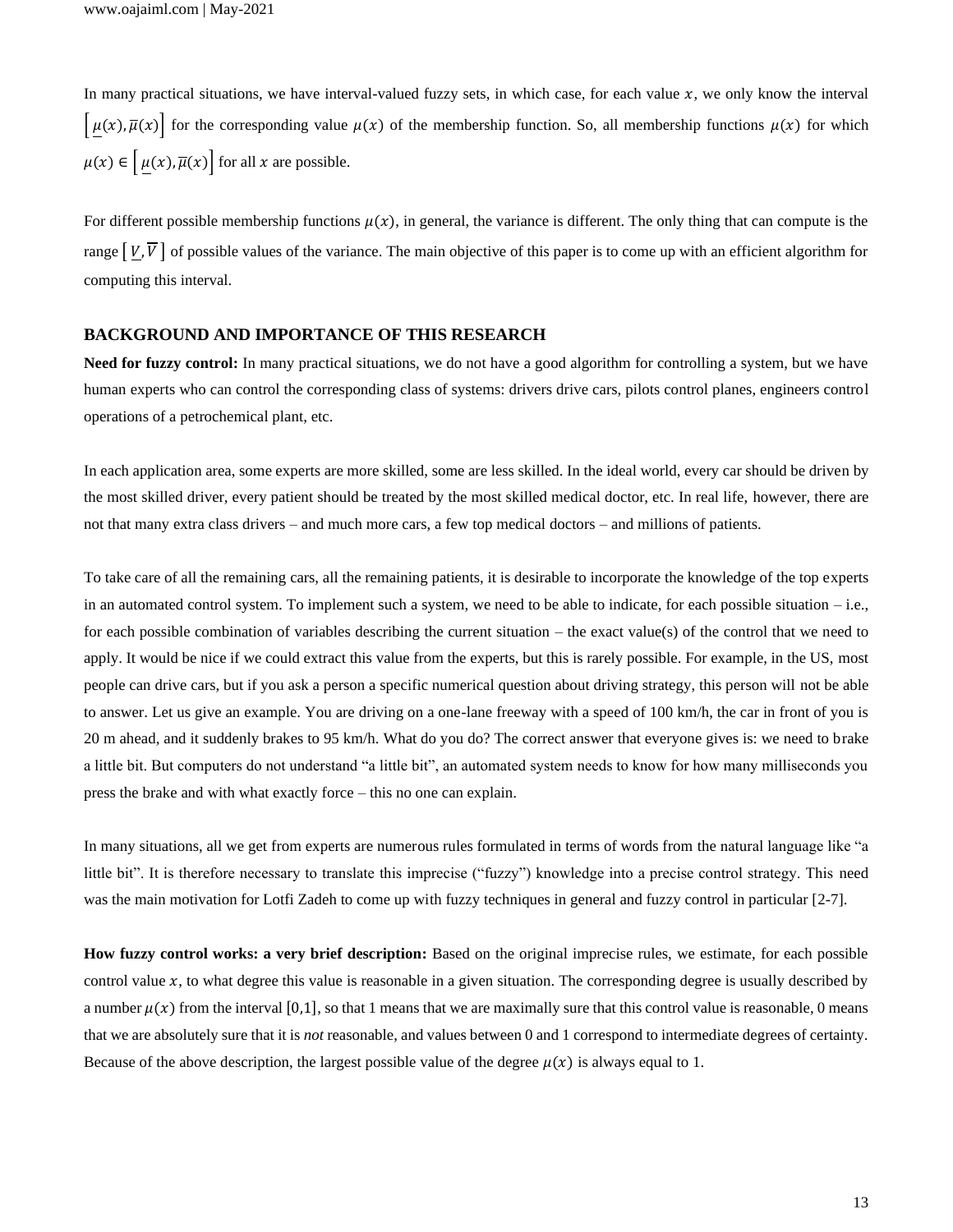We know the value  $\mu(x)$  for all x, i.e., in other words, we know a *function* that assigns the value  $\mu(x)$  to every input x. This function is known as *the membership function*. To implement an automated control, we need to select a single control value X. This selection is known as *defuzzification*. The most widely used defuzzification is the *centroid* defuzzification, in which we take

$$
X = \frac{\int x \cdot \mu(x) dx}{\int \mu(x) dx}.
$$
 (2)

**Need for interval-valued fuzzy techniques:** Traditional fuzzy techniques start by experts helping to clarify natural-language words like "a little bit" by assigning a degree of certainty to statement like "0.1 is a little bit", "0.2 is a little bit", etc. The corresponding degrees are then transformed into the final degrees  $\mu(x)$ .

However, just like an expert cannot describe exactly for how many milliseconds he or she presses the brake, the same expert cannot describe his/her degree of certainty by a single number on the scale from 0 to 1. It is much more realistic to ask the expert to mark a range (= interval) of possible degree values, e.g., from 0.8 to 0.9. Another situation when we get an interval is when we have several top experts and they have somewhat different degrees. In this case, it makes sense to take the interval containing all these values.

If we start with such interval-valued degrees, then for each possible control value x, we also only know the interval  $[\mu(x), \overline{\mu}(x)]$ of the possible value of the degree  $\mu(x)$ . Such a situation is known as *interval-valued membership function*.

This means that, in principle, we can have many different functions  $\mu(x)$  as long as for every x, we have  $\mu(x) \in [\mu(x), \overline{\mu}(x)].$ 

**How accurate is the recommended control value: a problem:** An important practical question is: how imprecise is it? For example, if the recommended control value is 0.1, it does not necessarily mean that we have to apply this control: if it is  $0.1 \pm$ 0.2, then we clearly are not sure whether control is needed in the first place, so it is better not to apply any control – and thus to avoid wasting fuel (and also to avoid unnecessary wiggling).

There are several reasons why control recommendations are not absolutely optimal. In general, the models that we use to design a controller are approximate, and methods that we use to optimize the control are also approximate. For fuzzy control, there is an additional reason why the control recommendations are inaccurate: since we start with the imprecise expert knowledge, of course, the resulting control value  $X$  is also imprecise.

One of the proposed measures of this imprecision is the variance (1). It is therefore practically important to be able to estimate this variance.

#### **RESEARCH DONE BY PREVIOUS RESEARCHERS ON SIMILAR PROBLEMS**

**Why centroid defuzzification and why variance:** How can we select a single value based on the membership function? How can we gauge the accuracy of this estimation?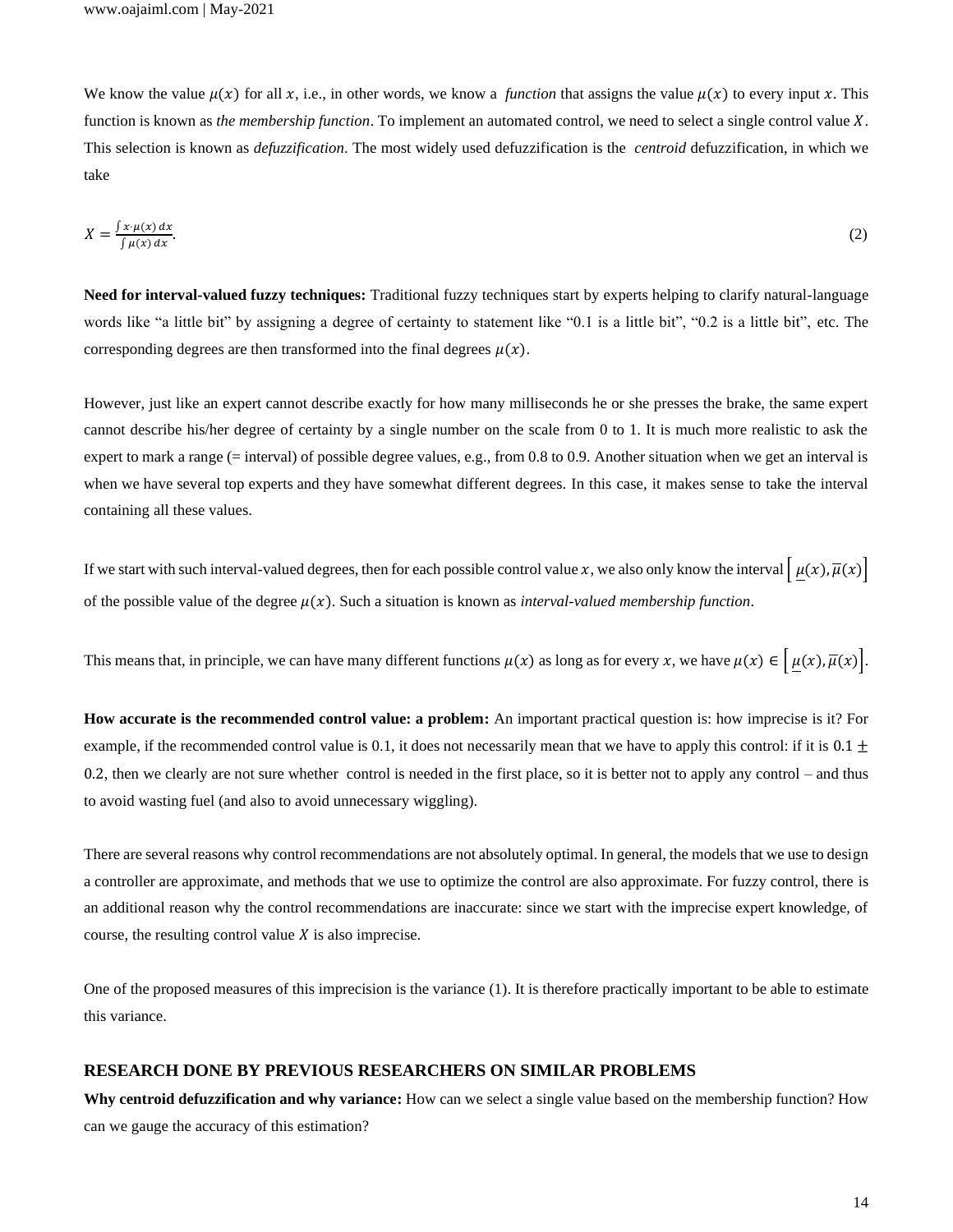Natural answers to these questions come from the fact – mentioned several times by Zadeh himself – that, from the purely mathematical viewpoint, it is easy to transform each membership function  $\mu(x)$  – for which max  $\mu(x) = 1$  into a probability density function  $f(x)$  for which  $\int f(x) dx = 1$ , and vice versa. Indeed, if we start with a membership function  $\mu(x)$ , then we can normalize it by diving by its integral and get the probability density function

$$
f(x) = \frac{\mu(x)}{\int \mu(y) \, dy}.\tag{3}
$$

Vice versa, if we know a probability density function  $f(x)$ , then we can normalize this function by dividing it by its largest value and get a membership function

$$
\mu(x) = \frac{f(x)}{\max_{y} f(y)}.\tag{4}
$$

For a random variable with probability density  $f(x)$ , there is a natural way to select a single value – namely, we can take the mean

$$
X = E[x] \stackrel{\text{def}}{=} \int x \cdot f(x) \, dx. \tag{5}
$$

Substituting the expression (3) into this formula, we get exactly the centroid value (2).

For a random variable, a natural way to describe possible deviations from the mean is to take the mean squared difference between the variable  $x$  and its means, i.e., the *variance* 

$$
V \stackrel{\text{def}}{=} E[(x - E[x])^2]. \tag{6}
$$

Then, possible deviations of x from  $E[x]$  can be characterized by the *standard deviation* 

$$
\sigma \stackrel{\text{def}}{=} \sqrt{V}.\tag{7}
$$

It is known that the variance can be equivalently described as

$$
V = E[x2] - (E[x])2 = \int x2 \cdot f(x) dx - (\int x \cdot f(x) dx)2.
$$
 (8)

Substituting, into this formula, the expression (3) for the probability density function corresponding to the given membership function  $\mu(x)$ , we get exactly the variance (1). Thus, the variance (1) – and the corresponding standard deviation (7) – describe how accurate is the fuzzy control recommendation.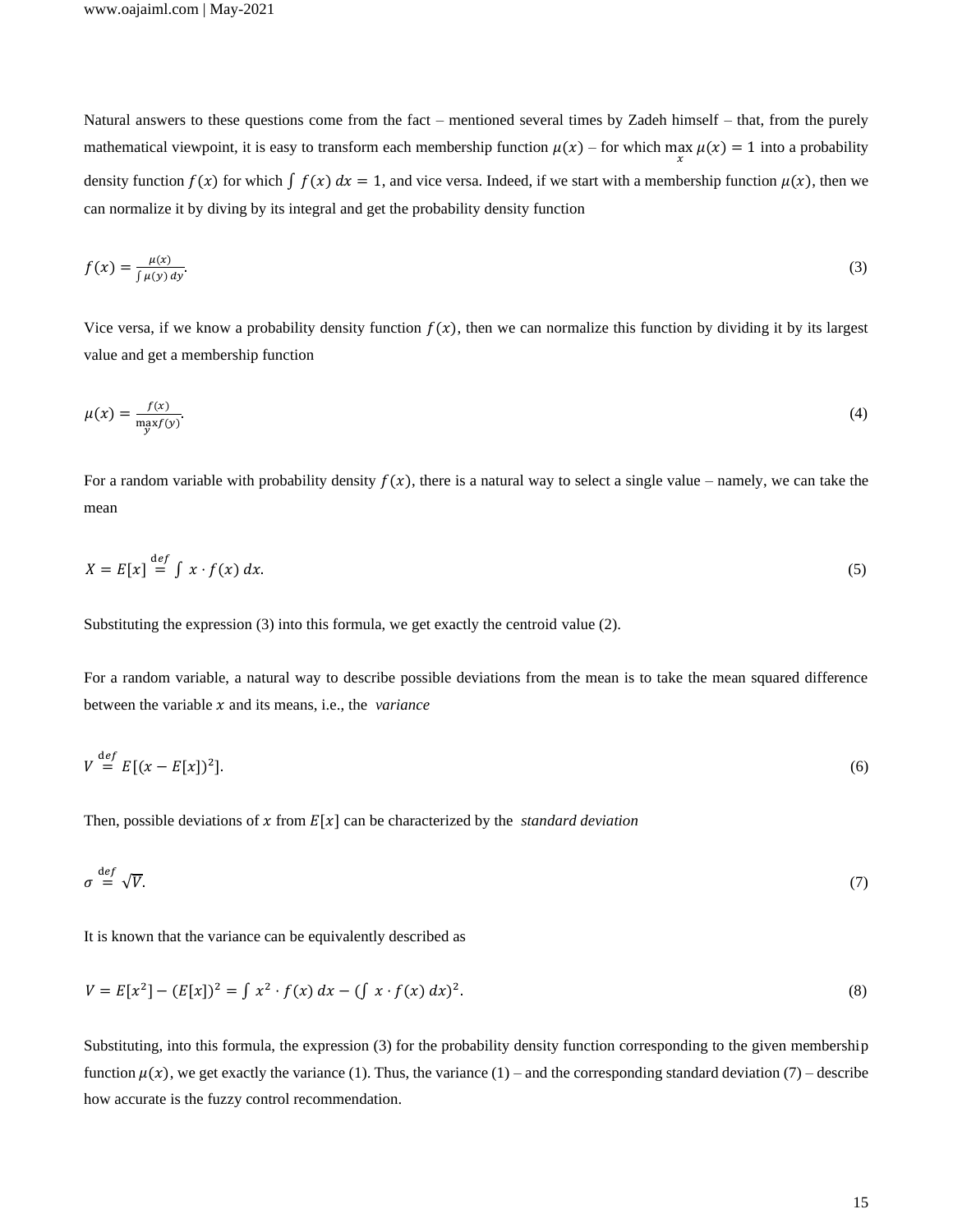**Known efficient algorithms for computing the range of the centroid:** For different functions  $\mu(x)$  satisfying this condition, the formula (2) leads, in general, to different values  $X$ . All we can do is find the set of possible values  $X$ , i.e., the interval

$$
\left[\underline{X}, \overline{X}\right] = \left\{\frac{\int x \cdot \mu(x) dx}{\int \mu(x) dx} : \mu(x) \in \left[\underline{\mu}(x), \overline{\mu}(x)\right] \text{ for all } x\right\}.
$$
\n(9)

This formula looks very non-constructive – how can we enumerate all possible functions, there are too many of them. The good news is that there exist reasonably efficient algorithms for computing this interval; see, [8-19,4], for the latest developments.

Specifically, to find the smallest possible value  $\underline{X}$  of the centroid X, it is sufficient to find the value  $x_0$  for which the value  $X(m_{x_0})$  is the smallest, where the function  $m_{x_0}(x)$  is defined as follows:

- for  $x < x_0$ , we have  $m_{x_0}(x) = \overline{\mu}(x)$ , and
- for  $x > x_0$ , we have  $m_{x_0}(x) = \underline{\mu}(x)$ .

This reduces the original difficult-to-optimize problem of minimizing the centroid value to a much simpler problem of optimizing a function of one variable, a problem for which many efficient algorithms exist.

To find the largest possible value X of the centroid X, it is sufficient to find the value  $x_0$  for which the value  $X(M_{x_0})$  is the largest, where the function  $M_{x_0}(x)$  is defined as follows:

- for  $x < x_0$ , we have  $M_{x_0}(x) = \mu(x)$ , and
- for  $x > x_0$ , we have  $M_{x_0}(x) = \overline{\mu}(x)$ .

This also reduces the original difficult-to-optimize problem of maximizing the centroid value to a much simpler problem of optimizing a function of one variable, a problem for which many efficient algorithms exist.

**In contrast, computing bounds on the variance remains an open problem:** In the interval-valued case, instead of a single value of the variance V (and of the standard deviation  $\sigma$ ), we get an interval  $[V, \overline{V}]$  of possible values:

$$
\left[\underline{V}, \overline{V}\right] = \left\{V(\mu); \mu(x) \in \left[\underline{\mu}(x), \overline{\mu}(x)\right] \text{ for all } x\right\},\tag{10}
$$

where  $V(\mu)$  is determined by the formula (1).

Here, the situation with computations is not so good: there exist some algorithms, but they are not as simple and efficient as for the formula (9), see, e.g., [1]. In this paper, we design an efficient algorithm for computing the range (10).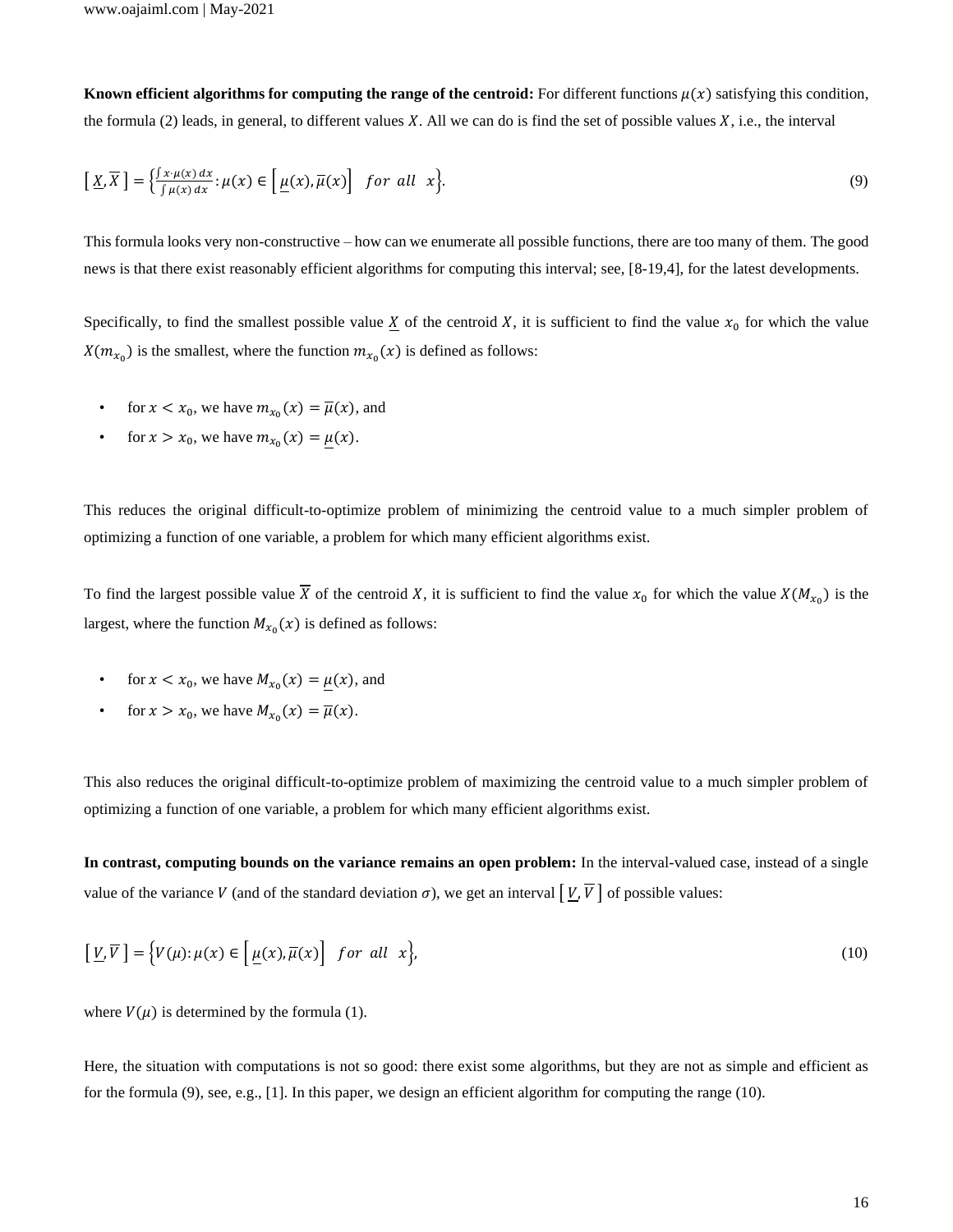# **METHOD**

#### **THIS IS THEORETICAL RESEARCH: NO DATA IS USED**

First, it is important to mention that this paper is theoretical: we just develop an efficient algorithm. This development is based on a theoretical analysis, not on any specific data. So, when we talk about methods that we used in this research, we mean theoretical methods, not methods for processing and analyzing data.

#### **FIRST METHOD THAT WE USE IN THIS RESEARCH: CALCULUS TECHNIQUES**

**Why calculus techniques:** We are interested in computing the range of possible values of an expression. This means finding its largest and its smallest values. One of the main techniques for finding the largest and smallest values of a function is calculus – finding the largest and smallest values was one of the main motivations for developing calculus in the first place.

Let us recall how calculus can be used to find these largest and smallest values.

**Functions of one variable: analysis:** Let us start with the simplest case of functions  $F(v)$  of one variable. If we are looking for the maximum or the minimum of a function of one variable, then, according to calculus, both the maximum and the minimum are attained at points  $\nu$  at which the derivative  $F'(\nu)$  is equal to 0.

If we are looking for the minimum or the maximum of a function on an interval, then the situation is somewhat more complicated. If this maximum or minimum is attained inside the interval, then at this point, the derivative is still equal to 0. However, the minimum and maximum can also be attained at the endpoints of an interval  $[\underline{v}, \overline{v}]$  – this is the case, e.g., when the function  $F(v)$  is linear.

In this case, for minimum, we have the following conclusions:

- if the minimum is attained at the lower endpoint  $\nu$ , this means that at this point, the function cannot be decreasing otherwise, the values for nearby points  $\underline{v} + \varepsilon$  will be even smaller; thus, we must have  $F'(v) \ge 0$ ;
- similarly, if the minimum is attained at the upper endpoint  $\overline{v}$ , this means that at this point, the function cannot be increasing – otherwise, the values for the nearby points  $\overline{v} - \varepsilon$  will be even smaller; thus, we must have  $F'(\overline{v}) \le 0$ .

For maximum, we have similar conclusions:

- if the maximum is attained at the lower endpoint  $\underline{v}$ , this means that at this point, the function cannot be increasing otherwise, the values for nearby points  $v + \varepsilon$  will be even larger; thus, we must have  $F'(v) \leq 0$ ;
- similarly, if the maximum is attained at the upper endpoint  $\overline{v}$ , this means that at this point, the function cannot be decreasing – otherwise, the values for the nearby points  $\overline{v}$  –  $\varepsilon$  will be even larger; thus, we must have  $F'(\overline{v}) \ge 0$ .

**Functions of one variable: conclusions:** For a function of one variable, at the point  $m$  where a function  $F(v)$  attains its minimum on a given interval  $[v, \overline{v}]$ :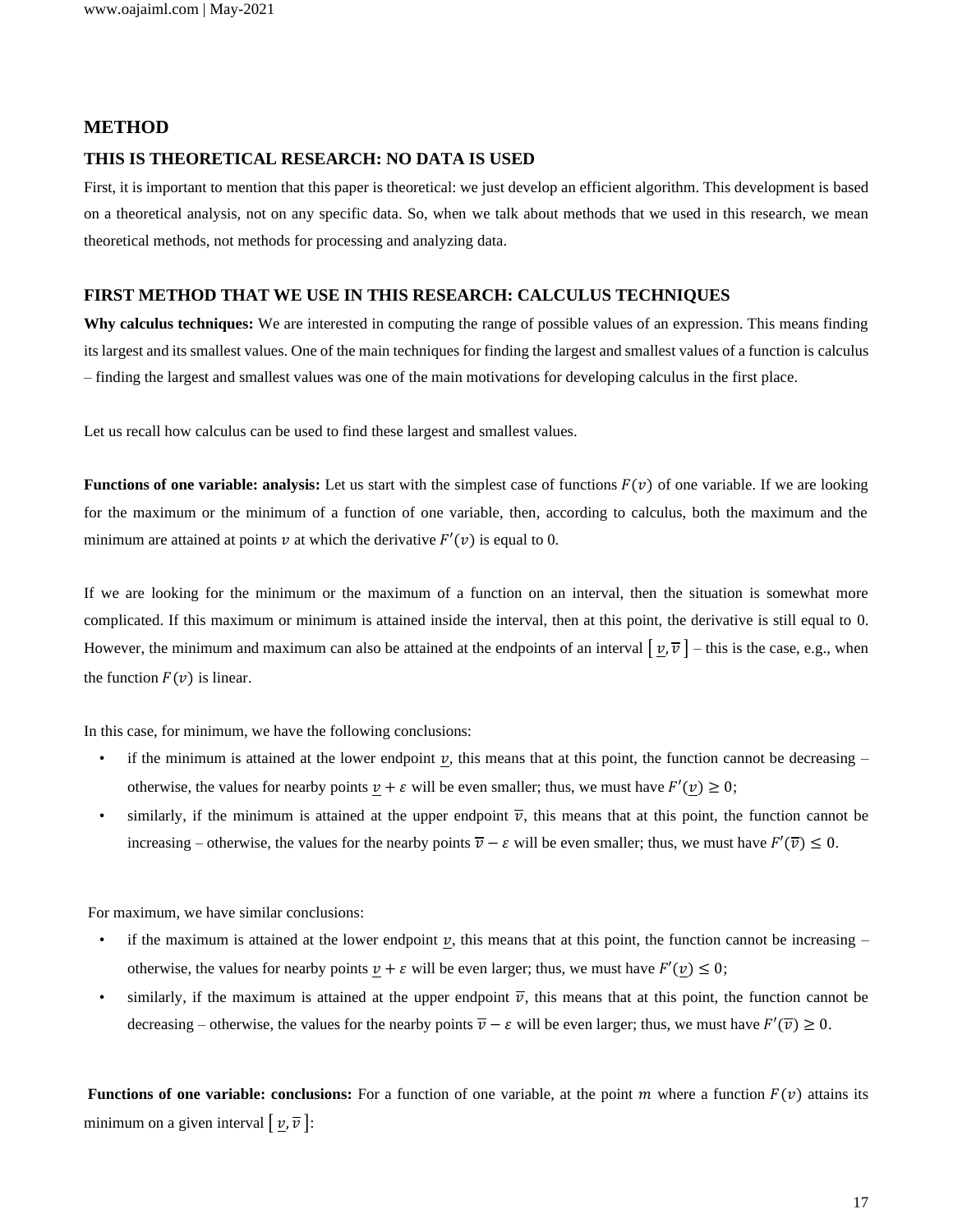- either this minimum is attained inside the interval, and  $F'(m) = 0$ ;
- or this minimum is attained at the left endpoint  $m = v$  of this interval, and  $F'(m) \ge 0$ ;
- or this minimum is attained at the right endpoint  $m = \overline{v}$  of this interval, and  $F'(m) \leq 0$ .

Similarly, at the point M where a function  $F(v)$  attains its maximum on a given interval  $[v, \overline{v}]$ :

- either this maximum is attained inside the interval, and  $F'(M) = 0$ ;
- or this maximum is attained at the left endpoint  $M = v$  of this interval, and  $F'(M) \leq 0$ ;
- or this maximum is attained at the right endpoint  $M = \overline{v}$  of this interval, and  $F'(M) \ge 0$ .

**General case: functions of several variables:** When a function of several variables  $F(v_1, ..., v_n)$  attains its minimum on a given box

$$
\left[\underline{v}_1, \overline{v}_1\right] \times \ldots \times \left[\underline{v}_n, \overline{v}_n\right],
$$

at some point  $m = (m_1, ..., m_n)$ , then clearly for each *i*, this means that the value  $F(m_1, ..., m_n)$  is the smallest possible value of the given function. This implies that the function  $F_i(v_i) \stackrel{def}{=} F(m_1, ..., m_{i-1}, v_i, m_{i+1}, ..., m_n)$  of one variable attains its minimum for  $v_i = m_i$ . For this auxiliary function of one variable, the derivative is nothing else but the *i*-th partial derivative  $\partial F$  $\frac{\partial F}{\partial v_i}$  of the original function  $F(v_1, ..., v_n)$ . Thus, we can apply the previously described calculus-based conclusions and imply that for each  $i$ :

- either the value  $m_i$  is attained inside the corresponding interval  $\left[\underline{v}_i, \overline{v}_i\right]$ , and  $\frac{\partial F}{\partial v_i} = 0$ ;
- or the value  $m_i$  is located at the left endpoint  $m_i = \underline{v}_i$  of this interval, and  $\frac{\partial F}{\partial v_i} \ge 0$ ;
- or the value  $m_i$  is located at the right endpoint  $m_i = \overline{v}_i$  of this interval, and  $\frac{\partial F}{\partial v_i} \leq 0$ .

Similarly, when a function of several variables  $F(v_1, ..., v_n)$  attains its minimum on a given box at some point  $M =$  $(M_1, \ldots, M_n)$ , then for each *i*:

- either the value  $M_i$  is attained inside the corresponding interval  $\left[\underline{v}_i, \overline{v}_i\right]$ , and  $\frac{\partial F}{\partial v_i} = 0$ ;
- or the value  $M_i$  is located at the left endpoint  $M_i = \underline{v}_i$  of this interval, and  $\frac{\partial F}{\partial v_i} \le 0$ ;
- or the value  $M_i$  is located at the right endpoint  $M_i = \overline{v}_i$  of this interval, and  $\frac{\partial F}{\partial v_i} \ge 0$ .

#### **SECOND METHOD THAT WE USE IN THIS RESEARCH: DISCRETIZATION**

The centroid and variance – as described by the equations (1) and (2) – are, in effect, functions of infinitely many variables  $\mu(x)$  – the values of the membership function at different values x. However, from the mathematical viewpoint, each integral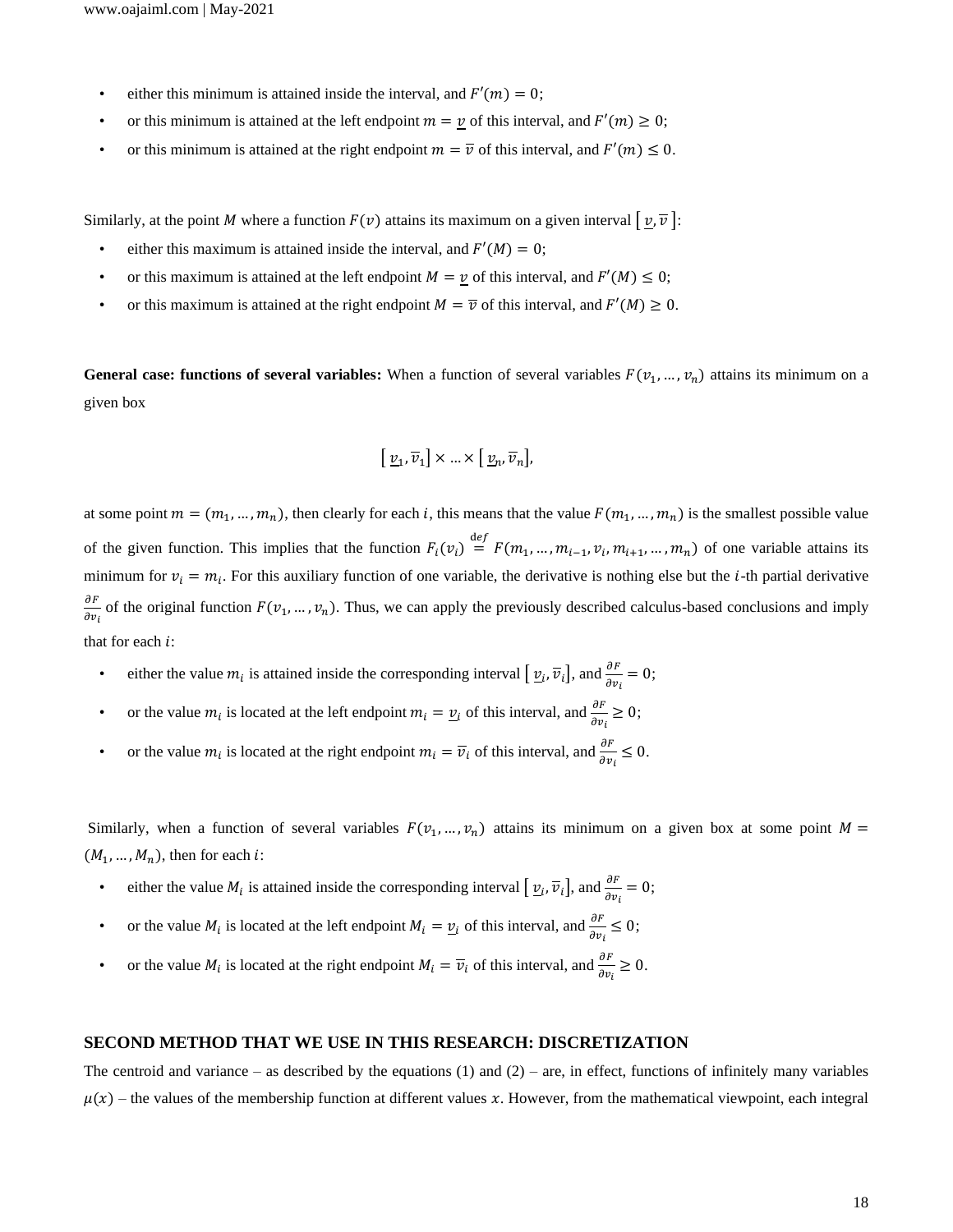is the limit of the corresponding integral sums, and the limit means that if we consider a sufficiently dense grid, we get the value of this integral with any given accuracy. This is how integrals are computed in a computer in the first place.

From this viewpoint, it makes sense to consider the corresponding integral sums in the formulas (1) and (2):

$$
X = \frac{\sum_{i=1}^{n} x_i \cdot \mu_i \cdot \Delta x}{\sum_{i=1}^{n} \mu_i \cdot \Delta x} \tag{11}
$$

and

$$
V = \frac{\sum_{i=1}^{n} x_i^2 \cdot \mu_i \cdot \Delta x}{\sum_{i=1}^{n} \mu_i \cdot \Delta x} - \left(\frac{\sum_{i=1}^{n} x_i \cdot \mu_i \cdot \Delta x}{\sum_{i=1}^{n} \mu_i \cdot \Delta x}\right)^2.
$$
\n(12)

where we consider grid points  $x_i = x_1 + (i - 1) \cdot \Delta x$ , and  $\mu_i$  denotes  $\mu(x_i)$ .

# **LET US APPLY THESE METHODS TO OUR PROBLEM**

**Let us start with the problem of computing the range of the centroid:** In accordance with the discretization method, the value of the centroid can be described by the formula (11). If we divide both numerator and denominator of this formula by  $\Delta x$ , we will get a simplified expression

$$
X = \frac{\sum_{i=1}^{n} x_i \cdot \mu_i}{\sum_{i=1}^{n} \mu_i}.
$$
\n(13)

We want to find the minimum and maximum of this function when for each i, we have  $\mu_i \in \left[ \mu_i, \overline{\mu}_i \right]$ , where we similarly denoted  $\underline{\mu}_i \stackrel{\text{def}}{=} \underline{\mu}(x_i)$  and  $\overline{\mu}_i \stackrel{\text{def}}{=} \overline{\mu}(x_i)$ . As we have mentioned earlier, to find the minimum and maximum, it is beneficial to know the partial derivatives of the function (13) with respect to its variables  $\mu_i$ . Here,

$$
\frac{\partial}{\partial \mu_i} \left( \frac{\sum_{j=1}^n x_j \mu_j}{\sum_{j=1}^n \mu_j} \right) = \frac{x_i \cdot (\sum_{j=1}^n \mu_j) - \sum_{j=1}^n x_j \mu_j}{\left(\sum_{j=1}^n \mu_j\right)^2}.
$$
\n(14)

This expression can be described as

$$
\frac{\partial x}{\partial \mu_i} = a \cdot x_i - b,\tag{15}
$$

where we denoted

$$
a \stackrel{\text{def}}{=} \frac{\sum_{j=1}^{n} \mu_j}{\left(\sum_{j=1}^{n} \mu_j\right)^2} = \frac{1}{\sum_{j=1}^{n} \mu_j}
$$
(16)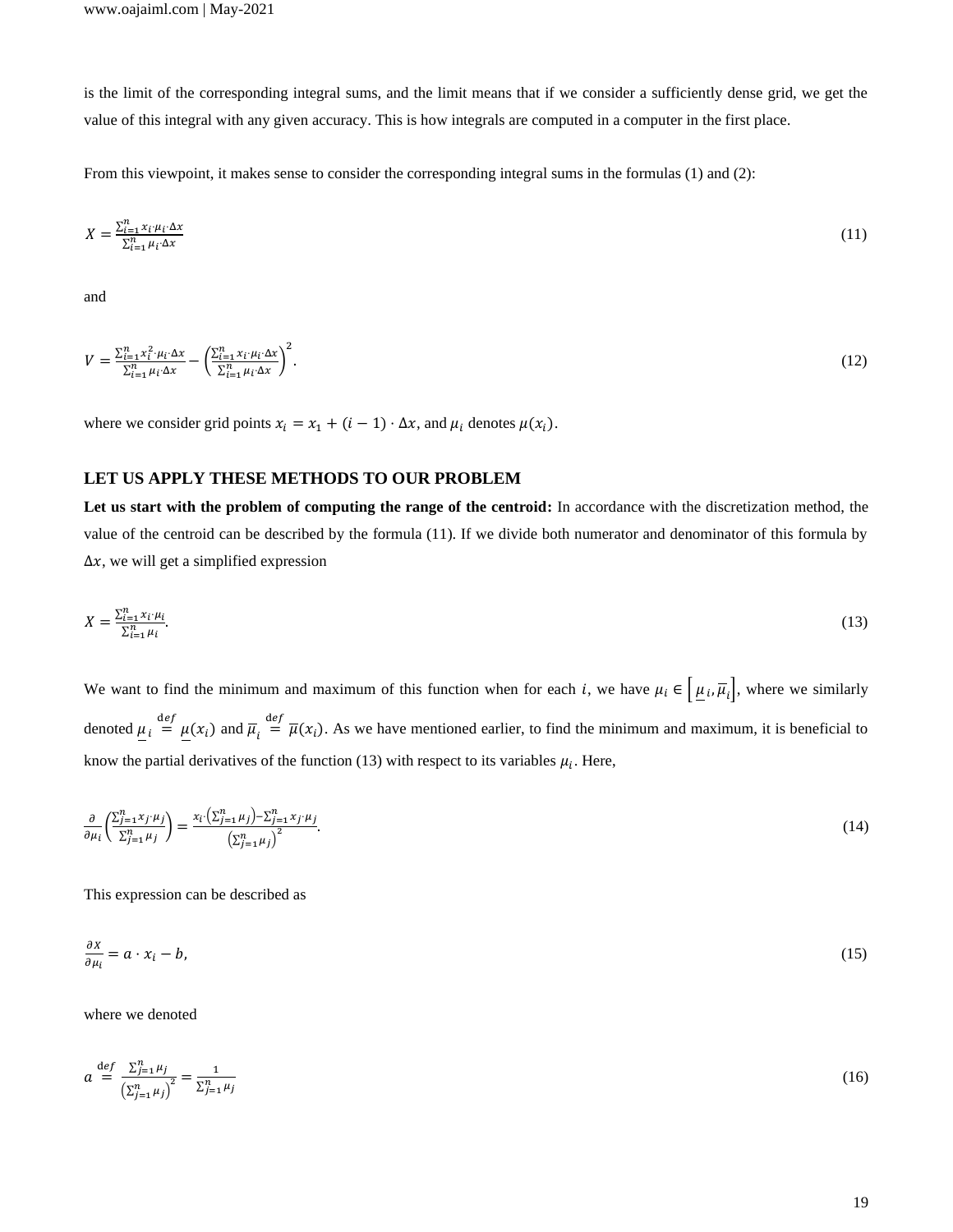and

$$
b \stackrel{\text{def}}{=} \frac{\sum_{j=1}^{n} x_j \cdot \mu_j}{\left(\sum_{j=1}^{n} \mu_j\right)^2}.\tag{17}
$$

The values  $\mu_i$  are non-negative and some of them are positive, so  $a > 0$ .

Thus, for the values  $m_1, ..., m_n$  for which the expression (13) attains its minimum, for each *i*:

- either the value  $m_i$  is attained inside the corresponding interval  $\left[ \mu_i, \overline{\mu}_i \right]$ , and  $a \cdot x_i b = 0$ ;
- or the value  $m_i$  is located at the left endpoint  $m_i = \mu_i$  of this interval, and  $a \cdot x_i b \ge 0$ ;
- or the value  $m_i$  is located at the right endpoint  $m_i = \overline{\mu}_i$  of this interval, and  $a \cdot x_i b \le 0$ .

The equality  $a \cdot x_i - b = 0$  can only be satisfied for one value  $x_i = b/a$ . For all larger values  $x_i$ , we will have  $a \cdot x_i - b > 0$ . Thus, in this case, the minimum cannot be attained inside the interval, and it cannot be attained at the right endpoint – so it must be attained at the left endpoint  $m_i = \mu_i$ .

Similarly, for values  $x_i$  which are smaller than  $b/a$ , we have  $a \cdot x_i - b < 0$ . Thus, in this case, the minimum cannot be attained inside the interval, and it cannot be attained at the left endpoint – so it must be attained at the right endpoint  $m_i = \overline{\mu}_i$ .

We do not know the threshold value  $x_0 \stackrel{\text{def}}{=} b/a$ , but we can conclude that for the function  $\mu(x)$  for which the centroid attains its minimum, we have  $\mu(x) = \overline{\mu}(x)$  for all  $x < x_0$  and  $\mu(x) = \mu(x)$  for all  $x > x_0$ . Thus, we arrive at the known algorithm – that we described earlier.

For the values  $M_1, \ldots, M_n$  for which the expression (13) attains its maximum, for each *i*:

- either the value  $M_i$  is attained inside the corresponding interval  $\left[ \mu_i, \overline{\mu}_i \right]$ , and  $a \cdot x_i b = 0$ ;
- or the value  $M_i$  is located at the left endpoint  $M_i = \mu_i$  of this interval, and  $a \cdot x_i b \le 0$ ;
- or the value  $M_i$  is located at the right endpoint  $M_i = \overline{\mu}_i$  of this interval, and  $a \cdot x_i b \ge 0$ .

The equality  $a \cdot x_i - b = 0$  can only be satisfied for one value  $x_i = b/a$ . For all larger values  $x_i$ , we will have  $a \cdot x_i - b > 0$ . Thus, in this case, the minimum cannot be attained inside the interval, and it cannot be attained at the left endpoint – so it must be attained at the right endpoint  $M_i = \overline{\mu}_i$ .

Similarly, for values  $x_i$  which are smaller than  $b/a$ , we have  $a \cdot x_i - b < 0$ . Thus, in this case, the minimum cannot be attained inside the interval, and it cannot be attained at the right endpoint – so it must be attained at the left endpoint  $M_i = \mu_i$ .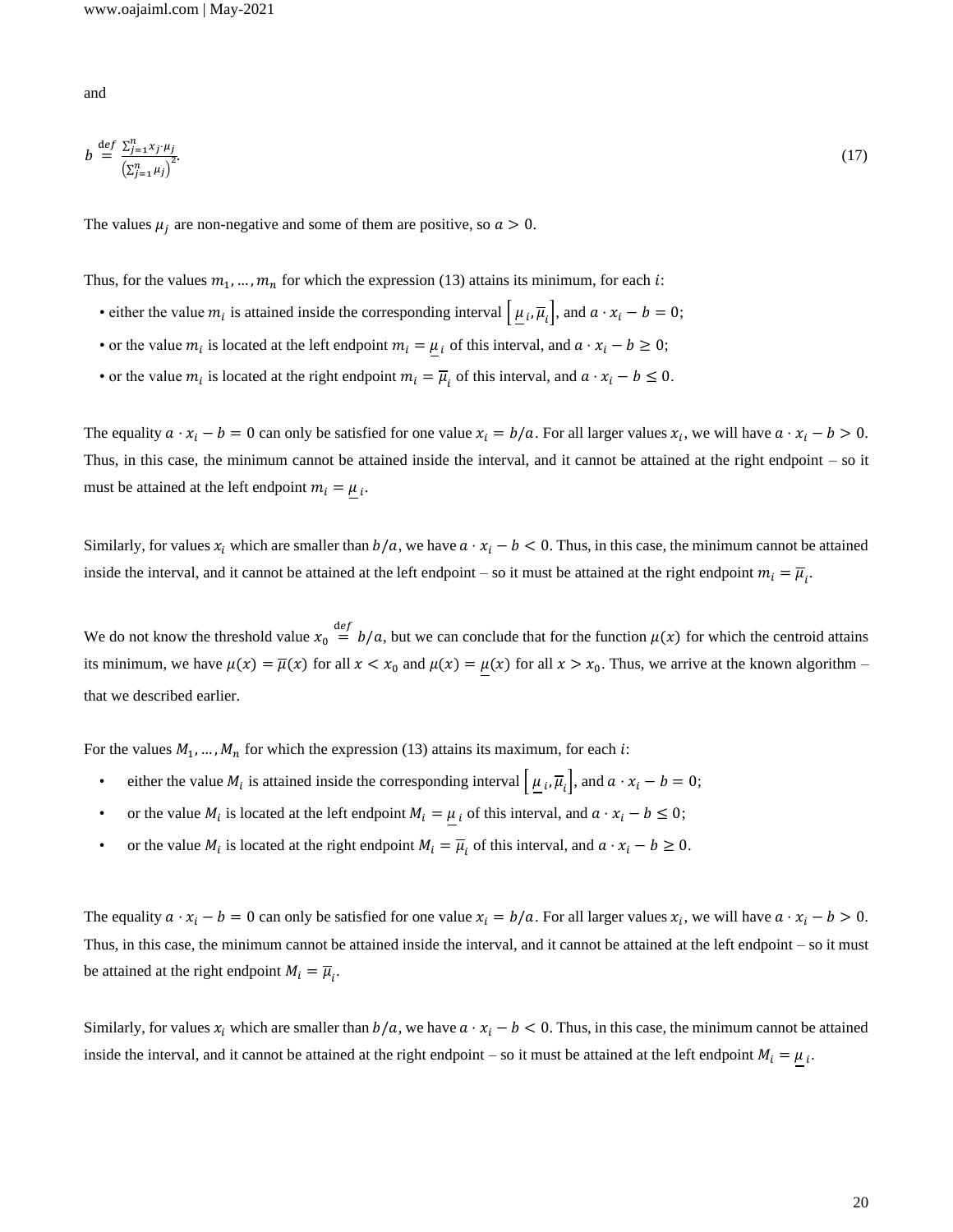We do not know the threshold value  $x_0 \stackrel{\text{def}}{=} b/a$ , but we can conclude that for the function  $\mu(x)$  for which the centroid attains its minimum, we have  $\mu(x) = \mu(x)$  for all  $x < x_0$  and  $\mu(x) = \overline{\mu}(x)$  for all  $x > x_0$ . Thus, for computing X, we also arrive at the above algorithm.

*Comment.* Instead of approximating the integrals by integral sums, we could use *variational calculus* – an extension of calculus specifically intended for the situations when we want to find a function that minimizes or maximizes a given objective function; [20-23].

**Let us apply these methods to computing the variance:** Let us now apply these methods to computing the variance (1), which, in terms of integral sums, takes the form (12). If we divide both the numerator and denominator of both fractions in this formula by  $\Delta x$ , we get a simplified expression

$$
V = \frac{\sum_{i=1}^{n} x_i^2 \cdot \mu_i}{\sum_{i=1}^{n} \mu_i} - \left(\frac{\sum_{i=1}^{n} x_i \cdot \mu_i}{\sum_{i=1}^{n} \mu_i}\right)^2.
$$
\n(18)

Here,

$$
\frac{\partial v}{\partial \mu_i} = \frac{x_i^2 \cdot (\sum_{j=1}^n \mu_j) - \sum_{j=1}^n x_j^2 \cdot \mu_j}{\left(\sum_{j=1}^n \mu_j\right)^2} - 2 \cdot \left(\frac{\sum_{j=1}^n x_j \cdot \mu_j}{\sum_{j=1}^n \mu_j}\right) \cdot \frac{x_i \cdot (\sum_{j=1}^n \mu_j) - \sum_{j=1}^n x_j \cdot \mu_j}{\left(\sum_{j=1}^n \mu_j\right)^2}.
$$
\n(19)

Thus, the dependence of this derivative on  $x_i$  has the form

$$
\frac{\partial v}{\partial \mu_i} = a \cdot x_i^2 + b \cdot x_i + c,\tag{20}
$$

where

$$
a \stackrel{\text{def}}{=} \frac{\sum_{j=1}^{n} \mu_j}{\left(\sum_{j=1}^{n} \mu_j\right)^2} = \frac{1}{\sum_{j=1}^{n} \mu_j}.\tag{21}
$$

Similar to the case of the centroid, this value  $\alpha$  is positive. So, the quadratic expression (20) is either always positive, or has two roots  $r_1 \le r_2$ , so that this expression is positive for  $x < r_1$  and  $x > r_2$  and negative for  $r_1 < x < r_2$ . The first case can be described as a particular case of the second case if we take  $r_1 = r_2$ .

Thus, for the values  $m_1, ..., m_n$  for which the expression (18) attains its minimum, for each *i*:

- either the value  $m_i$  is attained inside the corresponding interval  $\left[ \mu_i, \overline{\mu}_i \right]$ , and  $a \cdot x_i^2 + b \cdot x_i + c = 0$ ;
- or the value  $m_i$  is located at the left endpoint  $m_i = \mu_i$  of this interval, and  $a \cdot x_i^2 + b \cdot x_i + c \ge 0$ ;
- or the value  $m_i$  is located at the right endpoint  $m_i = \overline{\mu}_i$  of this interval, and  $a \cdot x_i^2 + b \cdot x_i + c \le 0$ .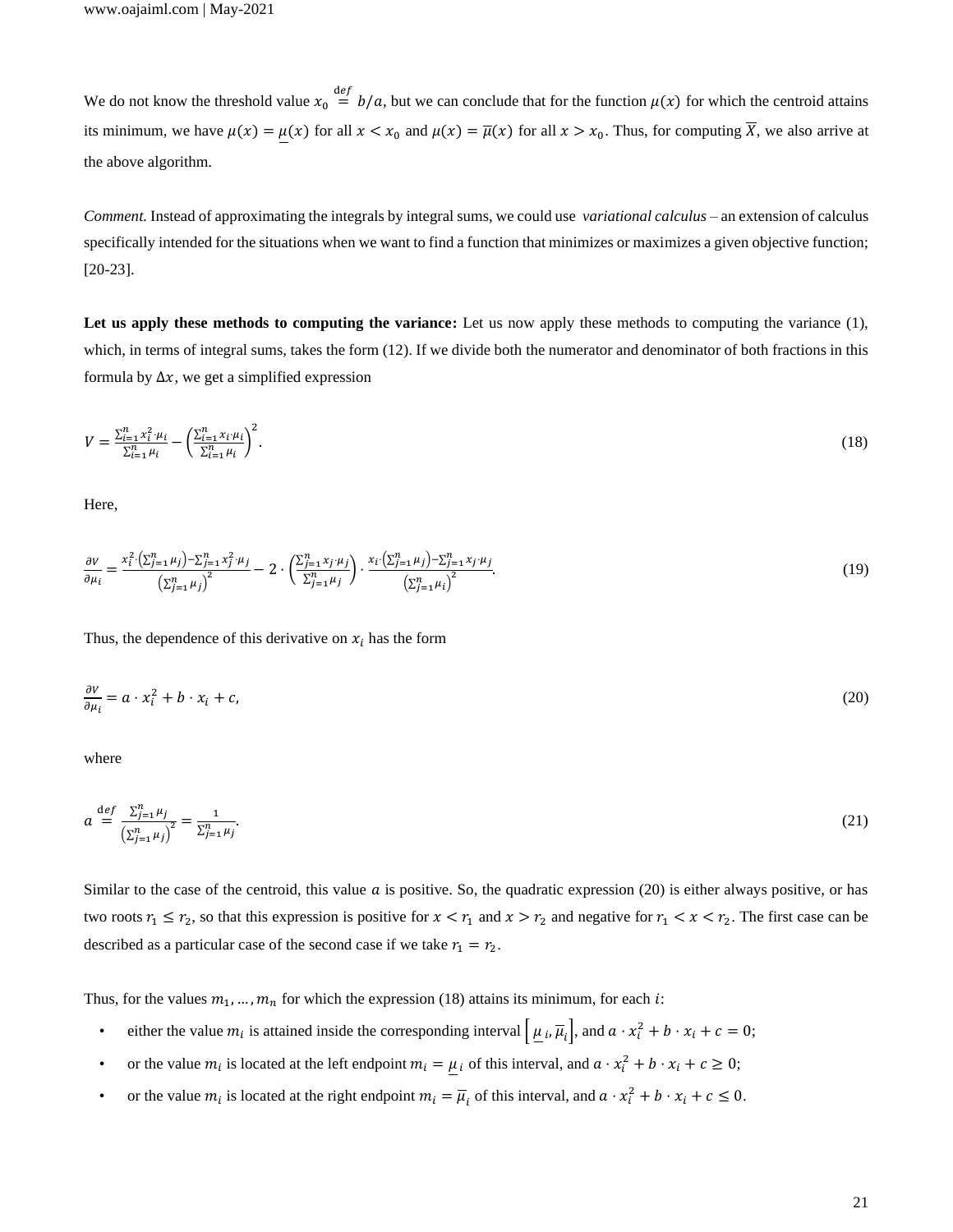The equality  $a \cdot x_i^2 + b \cdot x_i + c = 0$  can only be satisfied for at most two values  $r_1$  and  $r_2$ . For values  $x_i < r_1$  and  $x_i > r_2$ , we will have  $a \cdot x_i^2 + b \cdot x_i + c > 0$ . Thus, in this case, the minimum cannot be attained inside the interval, and it cannot be attained at the right endpoint – so it must be attained at the left endpoint  $m_i = \mu_i$ .

Similarly, for values  $x_i$  which are between  $r_1$  and  $r_2$ , we have  $a \cdot x_i^2 + b \cdot x_i + c < 0$ . Thus, in this case, the minimum cannot be attained inside the interval, and it cannot be attained at the left endpoint – so it must be attained at the right endpoint  $m_i =$  $\overline{\mu}_i$ .

We do not know the threshold values  $r_1$  and  $r_2$ , but we can conclude that for the function  $\mu(x)$  for which the variance attains its minimum, we have  $\mu(x) = \mu(x)$  for all  $x < r_1$  and  $x > r_2$ , and we have  $\mu(x) = \overline{\mu}(x)$  for all x between  $r_1$  and  $r_2$ .

*Comment.* This makes sense: to minimize the variance, we must assign the smallest possible weight to values far away from the centroid, and the largest possible weight to the values close to the centroid.

Similarly, for the values  $M_1, \ldots, M_n$  for which the expression (18) attains its maximum, for each *i*:

- either the value  $M_i$  is attained inside the corresponding interval  $\mu_i$ ,  $\overline{\mu}_i$ , and  $a \cdot x_i^2 + b \cdot x_i + c = 0$ ;
- or the value  $M_i$  is located at the left endpoint  $m_i = \mu_i$  of this interval, and  $a \cdot x_i^2 + b \cdot x_i + c \le 0$ ;
- or the value  $M_i$  is located at the right endpoint  $m_i = \overline{\mu}_i$  of this interval, and  $a \cdot x_i^2 + b \cdot x_i + c \ge 0$ .

The equality  $a \cdot x_i^2 + b \cdot x_i + c = 0$  can only be satisfied for at most two values  $r_1$  and  $r_2$ . For values  $x_i < r_1$  and  $x_i > r_2$ , we will have  $a \cdot x_i^2 + b \cdot x_i + c > 0$ . Thus, in this case, the maximum cannot be attained inside the interval, and it cannot be attained at the left endpoint – so it must be attained at the right endpoint  $M_i = \overline{\mu}_i$ .

Similarly, for values  $x_i$  which are between  $r_1$  and  $r_2$ , we have  $a \cdot x_i^2 + b \cdot x_i + c < 0$ . Thus, in this case, the maximum cannot be attained inside the interval, and it cannot be attained at the right endpoint – so it must be attained at the left endpoint  $m_i =$  $\mu_i$ .

We do not know the threshold values  $r_1$  and  $r_2$ , but we can conclude that for the function  $\mu(x)$  for which the variance attains its minimum, we have  $\mu(x) = \overline{\mu}(x)$  for all  $x < r_1$  and  $x > r_2$ , and we have  $\mu(x) = \mu(x)$  for all x between  $r_1$  and  $r_2$ .

*Comment.* This also makes sense: to maximize the variance, we must assign the largest possible weight to values far away from the centroid, and the smallest possible weight to the values close to the centroid.

Thus, we arrive at the following algorithms.

#### **RESULTS**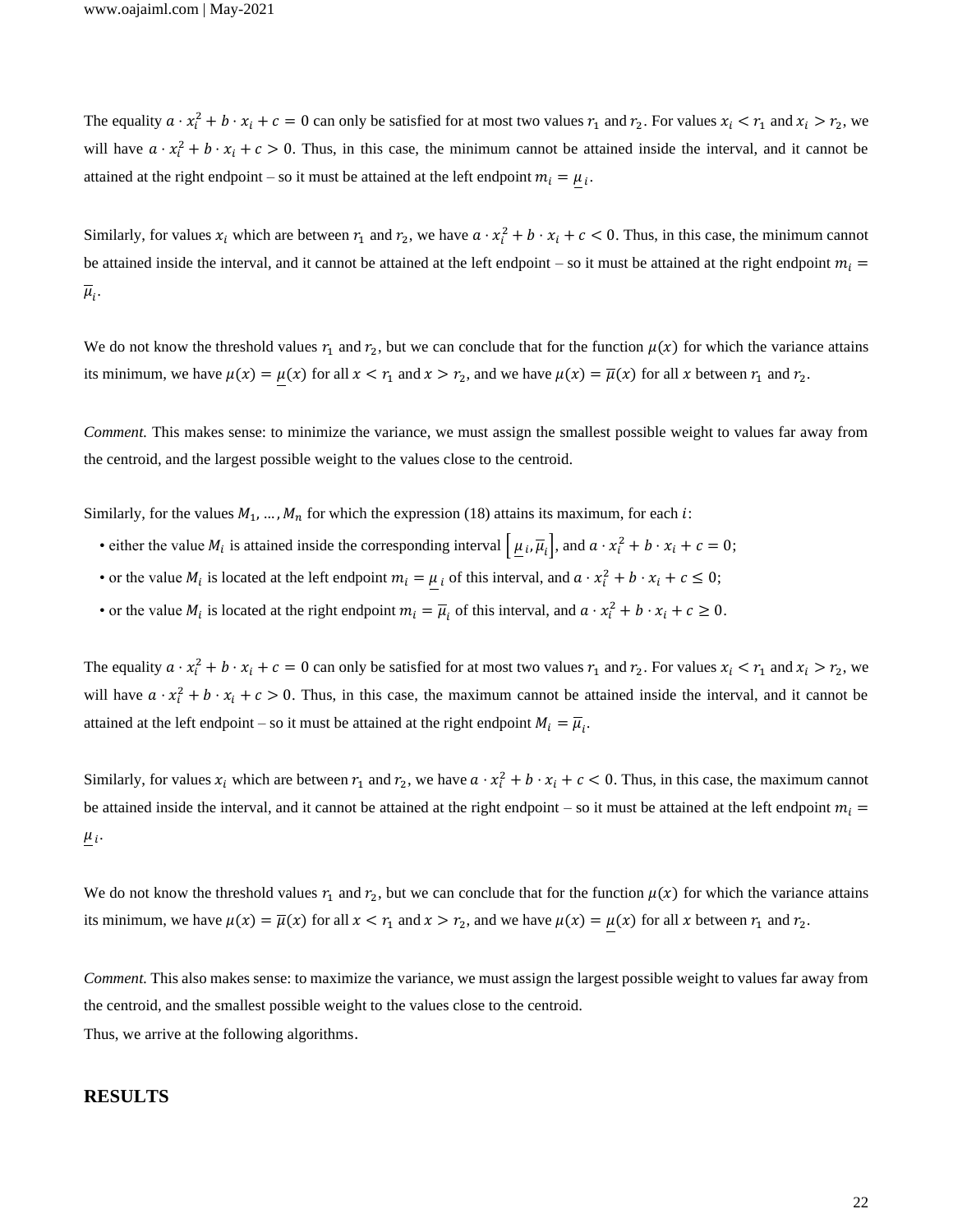**Algorithm for computing <b>V**. : To find the smallest possible value of the variance V, it is sufficient to find the value  $r_1 \le r_2$ for which the value  $V(m_{r_1,r_2})$  is the smallest, where the function  $m_{r_1,r_2}(x)$  is defined as follows:

- for  $x < r_1$  and for  $x > r_2$ , we have  $m_{r_1,r_2}(x) = \mu(x)$ , and
- for  $x \in (r_1, r_2)$ , we have  $m_{r_1, r_2}(x) = \overline{\mu}(x)$ .

This reduces the original difficult-to-optimize problem of minimizing the centroid value to a much simpler problem of optimizing a function of two variables, a problem for which many efficient algorithms exist.

**Algorithm for computing <b>V**. To find the largest possible value of the variance V, it is sufficient to find the value  $r_1 \le r_2$  for which the value  $V(M_{r_1,r_2})$  is the largest, where the function  $M_{r_1,r_2}(x)$  is defined as follows:

- for  $x < r_1$  and for  $x > r_2$ , we have  $M_{r_1, r_2}(x) = \overline{\mu}(x)$ , and
- for  $x \in (r_1, r_2)$ , we have  $M_{r_1, r_2}(x) = \mu(x)$ .

This reduces the original difficult-to-optimize problem of maximizing the centroid value to a much simpler problem of optimizing a function of two variables, a problem for which many efficient algorithms exist.

# **DISCUSSION**

So, we indeed designed efficient algorithms for computing the range  $[V, \overline{V}]$  of the variance for interval-valued fuzzy sets.

*Comment.* The range of the possible values of a random variable is often described by an interval  $[X - k \cdot \sigma, X + k \cdot \sigma]$ , for some value k. One can see that in the fuzzy case, the derivatives of both expressions  $X - k \cdot \sigma$  and  $X + k \cdot \sigma$  with respect to  $\mu_I$ are also quadratic in  $x_i$ , and so, similar efficient algorithms can be used to compute the ranges of possible values of each of these expressions.

## **CONCLUSIONS**

To gauge the accuracy of the fuzzy control recommendations, it is useful to know the variance  $V$  of the corresponding fuzzy set. In the practically important interval-valued fuzzy case, instead of a single value of the variance, we have a range  $[V, \overline{V}]$  of its possible values. In this paper, we provide an efficient algorithm for computing this range.

# **ACKNOWLEDGEMENT**

This work was supported in part by the National Science Foundation grants 1623190 (A Model of Change for Preparing a New Generation for Professional Practice in Computer Science), and HRD-1834620 and HRD-2034030 (CAHSI Includes). It was also supported by the program of the development of the Scientific-Educational Mathematical Center of Volga Federal District No. 075-02-2020-1478.

The authors are greatly thankful to the anonymous referees for valuable suggestions.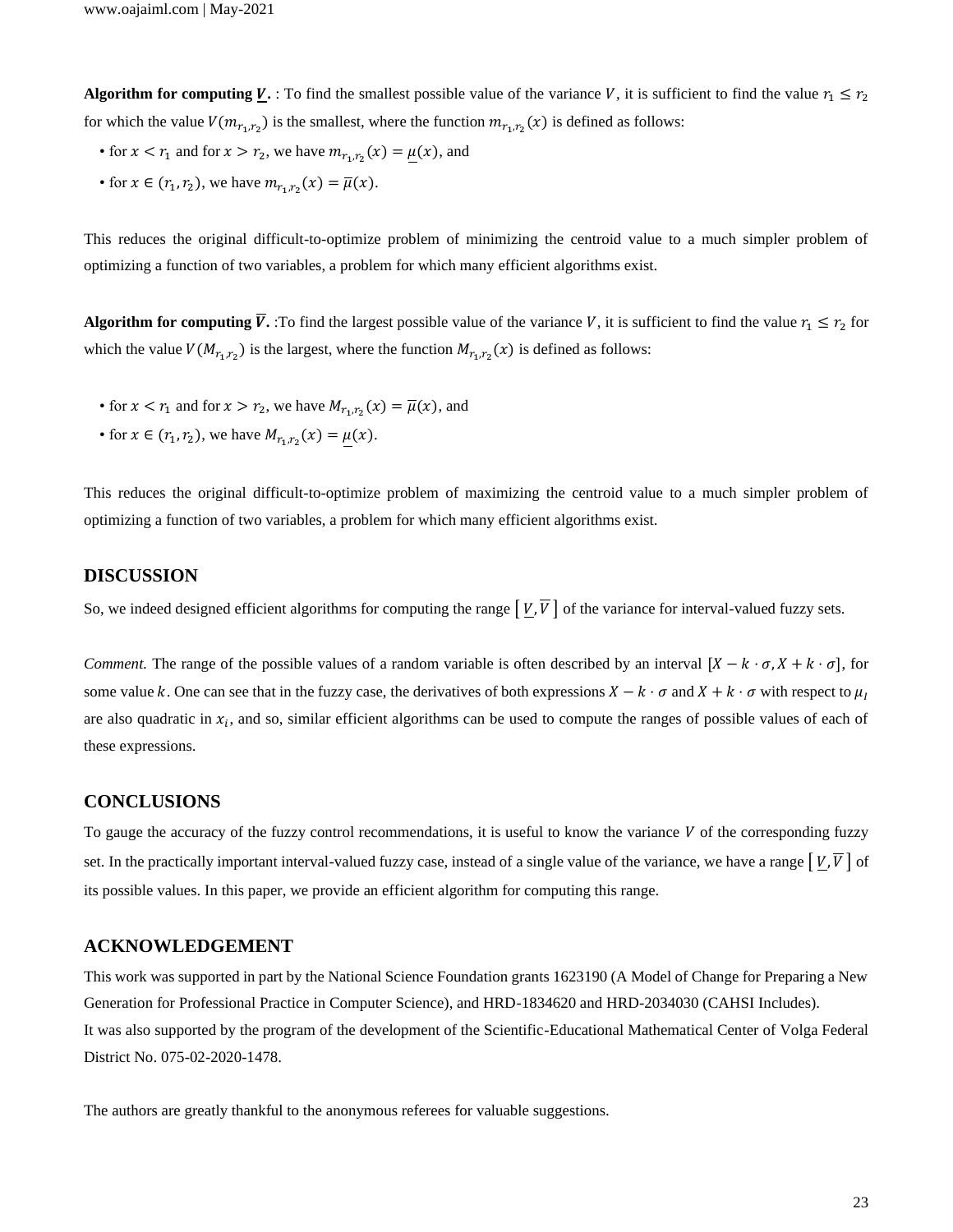# **REFERENCES**

- 1. Wu D, Mendel J. Uncertainty Measures For Interval Type-2 Fuzzy Sets. Information Sciences. 2007;177:5378–5393.
- 2. Belohlavek R, Dauben JW, Klir GJ. Fuzzy Logic and Mathematics: A Historical Perspective, Oxford University Press, New York. 2017.
- 3. Klir G and Yuan B. Fuzzy Sets and Fuzzy Logic, Prentice Hall, Upper Saddle River, New Jersey. 1995.
- 4. Mendel JM. Uncertain Rule-Based Fuzzy Systems: Introduction and New Directions, Springer, Cham, Switzerland. 2017.
- 5. Nguyen HT, Walker CL, Walker EA. A First Course in Fuzzy Logic, Chapman and Hall/CRC, Boca Raton, Florida. 2019.
- 6. Novák V, Perfilieva I, Močkoř J. Mathematical Principles of Fuzzy Logic, Kluwer, Boston, Dordrecht, 1999.
- 7. Zadeh LA. Fuzzy sets, Information and Control. 1965;8: 338–353.
- 8. Kreinovich V, Lakeyev A, Rohn J, Kahl P. Computational Complexity and Feasibility of Data Processing and Interval Computations, Kluwer, Dordrecht. 1998.
- 9. Lea R, Kreinovich V, Trejo R. Optimal interval enclosures for fractionally-linear functions, and their application to intelligent control. Reliable Computing. 1996;2:265–286.
- 10. Bernal E, Lagunes MI, Castillo O, Soria J, Valdez F. Optimization of Type-2 Fuzzy Logic Controller Design Using the CSO And FA Algorithms. International Journal of Fuzzy Systems. 2020; 23:52–57.
- 11. Carvajal O, Melin P, Moramontes I, Prado-Arechiga G, Optimal design of a general type-2 fuzzy classifier for the pulse level and its hardware implementation, Engineering Applications of Artificial Intelligence. 2021;97:104069.
- 12. Castillo O, Melin P, Ontiveros E, Peraza C, Ochoa P, et. Al. A High-Speed Interval Type 2 Fuzzy System Approach for Dynamic Parameter Adaptation In Metaheuristics. Engineering Applications of Artificial Intelligence. 2019;85: 666–680.
- 13. Castillo O, Valdez F, Peraza C, Yoon JH, Geem ZW. High-speed interval type-2 fuzzy systems for dynamic parameter adaptation in harmony search for optimal design of fuzzy controllers. Mathematics. 2021;9:758.
- 14. Chen C, John R, Twycross J, Garibaldi J. A direct approach for determining the switch points in the Karnik-Mendel algorithm. IEEE Transactions on Fuzzy Systems. 2018;26:1079-1085.
- 15. Liu C, Lin Y. New Efficient Algorithms for The Centroid of An Interval Type-2 Fuzzy Set. Information Sciences. 2021;570:468–486.
- 16. Moreno JE, Sanchez MA, Mendoza O, Rodriguez-Diaz A, Castillo O. Design of An Interval Type-2 Fuzzy Model With Justifiable Uncertainty. Information Sciences. 2020;513:206–221.
- 17. Ontiveros E, Melin P, Castillo O. High Order Α-Planes Integration: A New Approach to Computational Cost Reduction of General Type-2 Fuzzy Systems, Engineering Applications of Artificial Intelligence. 2018;74:186-197.
- 18. Ontiveros E, Melin P, Castillo O. Comparative Study of Interval Type-2 and General Type-2 Fuzzy Systems in medical diagnosis. Information Sciences. 2020; 525: 37-53.
- 19. Valdez F. A Review of Optimization Swarm Intelligence-Inspired Algorithms With Type-2 Fuzzy Logic Parameter Adaptation. Soft Computing. 2020; 24:215-226.
- 20. Feynman R, Leighton R, Sands M. Feynman Lectures on Physics, Basic Books, New York. 2005.
- 21. Gelfand M, Fomin SV. Calculus of Variations, Dover, New York. 2000.